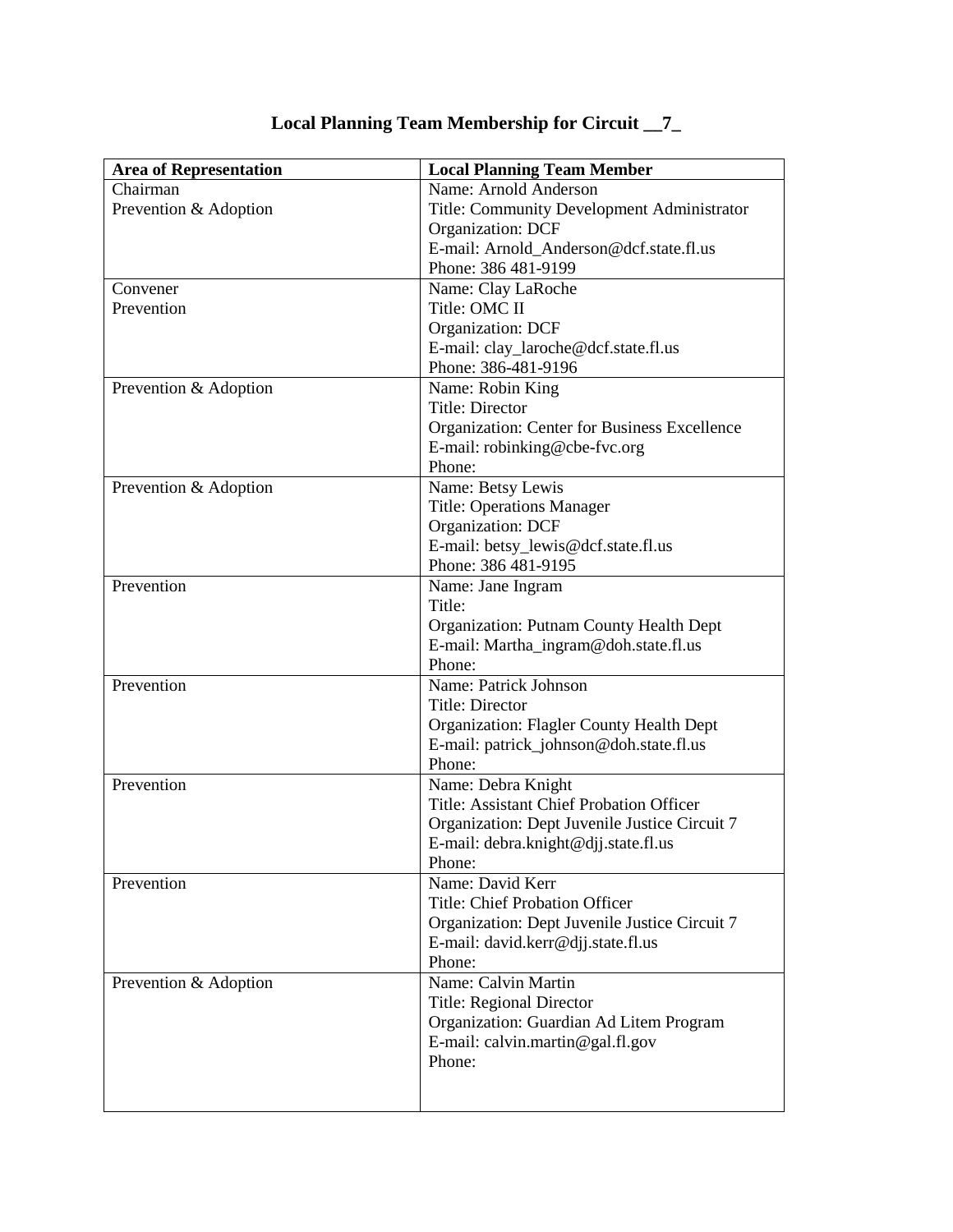| Prevention            | Name: Steve Sally                                  |
|-----------------------|----------------------------------------------------|
|                       | <b>Title: Director</b>                             |
|                       | Organization: The House Next Door                  |
|                       | E-mail: ssally@thehnd.com                          |
|                       | Phone:                                             |
| Prevention & Adoption | Name: Reggie Williams                              |
|                       | <b>Title: Director</b>                             |
|                       | Organization: Children's Advocacy Center           |
|                       | E-mail: rwilliams@childrensadvocacy.org            |
|                       | Phone:                                             |
| Prevention            | Name: Shirley Jeters                               |
|                       | Title: Exec. Director                              |
|                       | Organization: Children's Home Society              |
|                       | E-mail: Shirley.jeters@chsfl.org                   |
|                       | Phone:                                             |
| Prevention            | Name: Patrick Miley                                |
|                       | <b>Title: Vice President</b>                       |
|                       | Organization: Stewart Marchman Act                 |
|                       | E-mail: pmiley@smabehavioral.org                   |
|                       | Phone:                                             |
| Prevention            | Name: Lynn Kennedy                                 |
|                       | Title: Director                                    |
|                       | Organization: One Voice for Volusia                |
|                       | E-mail: Lynn@ovfv.org                              |
|                       | Phone:                                             |
| Prevention            | Name: Susan Leblanc                                |
|                       | Title:                                             |
|                       | <b>Organization: Healthy Start</b>                 |
|                       | E-mail: susan.leblanc@healthystartfv.org           |
|                       | Phone:                                             |
| Prevention            | Name: D J Lebo                                     |
|                       | Title: Exec Director                               |
|                       | Organization: Early Learning Coalition Flagler and |
|                       | Volusia                                            |
|                       | E-mail: djlebo@elcfv.org                           |
|                       | Phone:                                             |
| Prevention            | Name: Leslie Richards                              |
|                       | Title: Supervisor                                  |
|                       | Organization: Agency for Persons with Disabilities |
|                       | E-mail: Lelsie.Richards@adpcares.org               |
|                       | Phone:                                             |
| Prevention            | Name: Chrissy Curtis                               |
|                       | <b>Title: Clinical Director</b>                    |
|                       | Organization: Community Partnership for            |
|                       | Children                                           |
|                       | E-mail: Chrissy.Curtis@cbcvf.org                   |
|                       | Phone:                                             |
|                       |                                                    |
|                       |                                                    |
|                       |                                                    |
|                       |                                                    |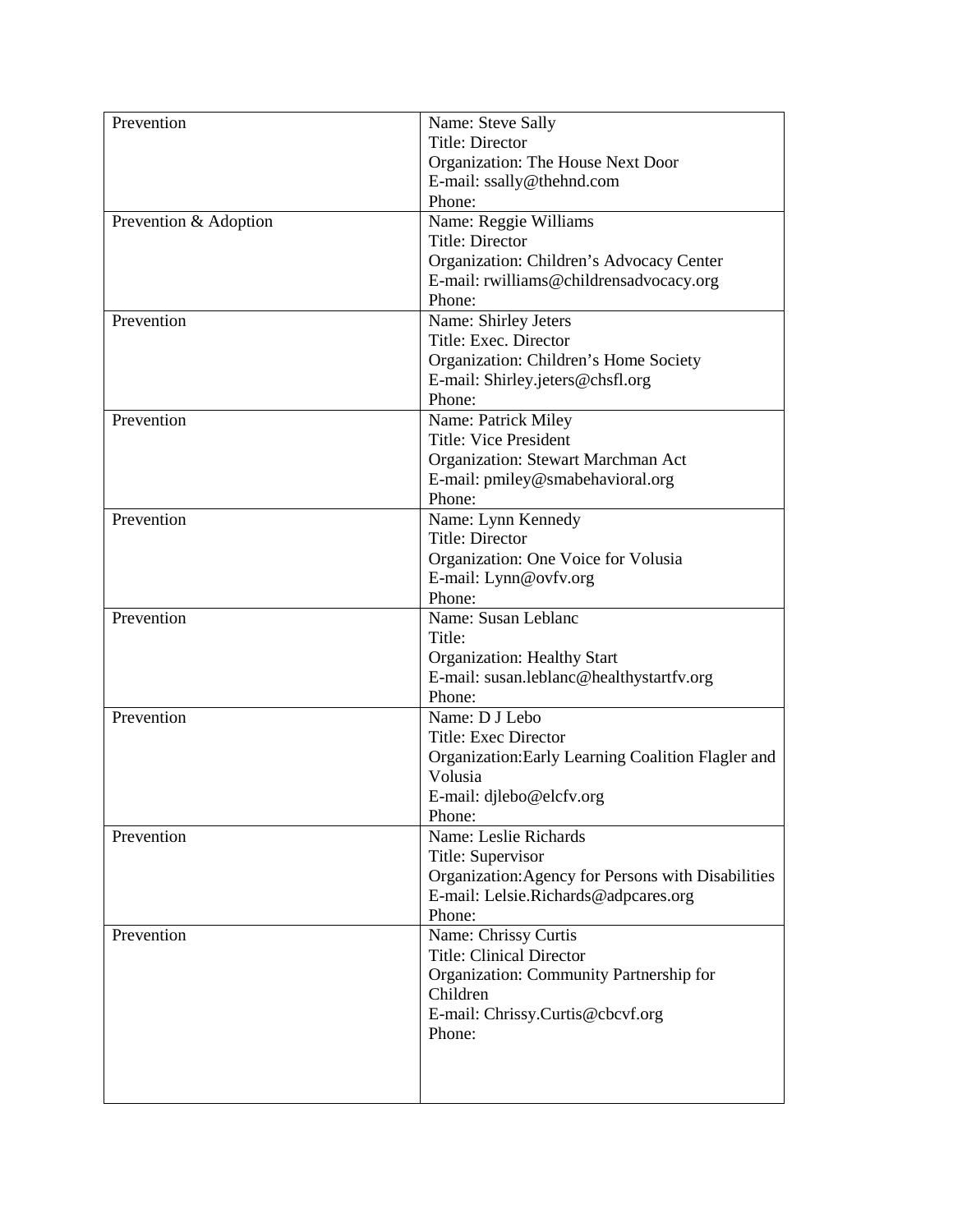| Prevention & Adoption | Name: Jo Lynn Deal                                   |
|-----------------------|------------------------------------------------------|
|                       | <b>Title: Community Relations</b>                    |
|                       | Organization: Community Partnership for              |
|                       | Children                                             |
|                       | E-mail: JoLynn.Deal@cbcvf.org                        |
|                       | Phone:                                               |
| Prevention            | Name: Lisa Duncan                                    |
|                       | Title: Director                                      |
|                       | <b>Organization: Healthy Families</b>                |
|                       | E-mail: lisa.duncan@chsfl.org                        |
|                       | Phone:                                               |
| Prevention            | Name: Juanita Houston                                |
|                       | Title: School Liaison                                |
|                       | Organization: Community Partnership for              |
|                       | Children                                             |
|                       | E-mail: Juanita.houston@cbcvf.org                    |
|                       | Phone:                                               |
| Prevention            | Name: Joyce Mahr                                     |
|                       | <b>Title: Director</b>                               |
|                       | Organization: Betty Griffin House                    |
|                       | E-mail: joycem@bettygriffinhouse.org                 |
|                       | Phone:                                               |
| Prevention            | Name: Christine Sikora                               |
|                       | Title: Director of Youth Programs                    |
|                       | Organization: Center for Business Excellence         |
|                       | E-mail: christinesikora@cbe-fvc.org                  |
|                       | Phone:                                               |
| Prevention            | Name: Jane Ingram                                    |
|                       | Title: Director of Healthy Families                  |
|                       | <b>Organization: Putnam County Health Department</b> |
|                       | E-mail: martha_ingram@doh.state.fl.us                |
|                       | Phone:                                               |
| Prevention & Adoption | Name: James Aikens                                   |
|                       | Title: Director                                      |
|                       | Organization: Neighbor to Family                     |
|                       | E-mail: James.Akins@neighbortofamily.org             |
|                       | Phone:                                               |
| Prevention            | Name: Angie Pye                                      |
|                       | <b>Title: Executive Director</b>                     |
|                       | Organization: Lee Conlee House                       |
|                       | E-mail: pyea@leeconleehouse.org                      |
|                       | Phone: 386-325-4447                                  |
|                       |                                                      |
|                       |                                                      |
| Prevention            | Name: Leah Emberton                                  |
|                       | <b>Title: Prevention Staff</b>                       |
|                       | Organization: Lee Conlee House                       |
|                       | E-mail: embertonl@leeconleehouse.org                 |
|                       | Phone:                                               |
|                       |                                                      |
|                       |                                                      |